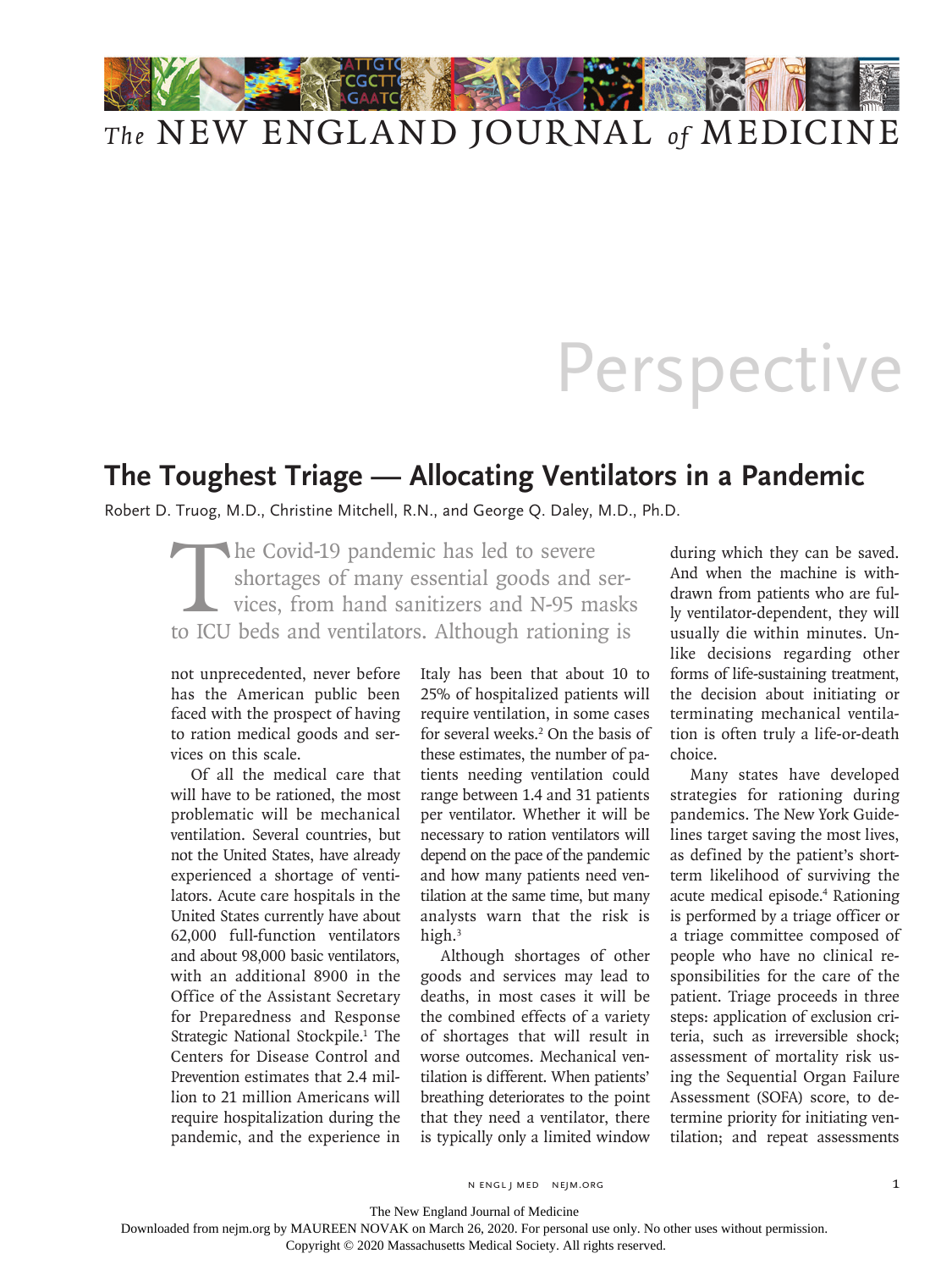over time, such that patients whose condition is not improving are removed from the ventilator to make it available for another patient.

Anticipating the need to allocate ventilators to the patients who are most likely to benefit, clinicians should proactively engage in discussions with patients and families regarding do-not-intubate orders for high-risk subgroups of patients before their health deteriorates. Once patients have already been placed on mechanical ventilation, decisions to withdraw it are especially fraught. Less than 50 years ago, physicians argued that withdrawing a ventilator was an act of killing, prohibited by both law and ethics. Today, withdrawal of ventilatory support is the most common proximate cause of death in ICU patients, and withdrawal of this support at the request of a patient or surrogate is considered an ethical and legal obligation. Withdrawal of a ventilator against the wishes of the patient or surrogate, however, is primarily done only in states and hospitals that permit physicians to unilaterally withdraw life support when treatment is determined to be futile.

Decisions to withdraw ventilators during a pandemic in order to make the resource available to another patient cannot be justified in either of these ways: it is not being done at the request of the patient or surrogate, nor can it be claimed that the treatment is futile. Even though the chances of survival may be low, in the absence of the pandemic the treatment would be continued. Whereas this type of rationing may not be unusual in countries that tragically have a chronic shortage of essential ICU care, it is unprecedented for most physicians who

practice in well-resourced countries. Reports from Italy describe physicians "weeping in the hospital hallways because of the choices they were going to have to make."5

The angst that clinicians may experience when asked to withdraw ventilators for reasons not related to the welfare of their patients should not be underestimated — it may lead to debilitating and disabling distress for some clinicians. One strategy for avoiding this tragic outcome is to use a triage committee to buffer clinicians from this potential harm. We believe that such a committee should be composed of volunteers who are respected clinicians and leaders among their peers and the medical community.

Advantages of this approach are that it allows the physicians and nurses caring for the patients to maintain their traditional roles as fiduciary advocates, including the opportunity to appeal the initial decision of the committee when appropriate. While working together to ensure consistent and unbiased decisions across patient groups, the committee also has the flexibility to consider factors that may be unique to a given situation. As circumstances change and the availability of ventilators increases or decreases, the committee can adjust its rationing criteria to produce the best outcomes. Finally, when a hospital is placed in the unavoidable but tragic role of making decisions that may harm some patients, the use of a committee removes the weight of these choices from any one individual, spreading the burden among all members of the committee, whose broader responsibility is to save the most lives.

In addition to removing the responsibility for triage decisions from the bedside clinicians, committee members should also take on the task of communicating the decision to the family. The treating clinicians may be motivated to try to comfort the family by telling them that mechanical ventilation is not being provided because it would be futile and by reassuring them that everything possible has been done. Though well intentioned, such inaccurate representations could ultimately undermine public trust and confidence. Having the committee members communicate these decisions would ensure that the message is clear and accurate, helping to prevent confusion or misunderstandings.

Similarly, the physicians, nurses, or respiratory therapists who are caring for the patient should not be required to carry out the process of withdrawing mechanical ventilation; they should be supported by a team that is willing to serve in this role and that has skills and expertise in palliative care and emotional support of patients and families. Pain and suffering at the end of life can be controlled, and these patients deserve the best that palliative care can provide.

In the weeks ahead, physicians in the United States may be asked to make decisions that they have never before had to face, and for which many of them will not be prepared. Though some people may denounce triage committees as "death panels," in fact they would be just the opposite — their goal would be to save the most lives possible in a time of unprecedented crisis. Creation and use of triage committees, informed by experience in the current pandemic<sup>2</sup> and prior written recommendations,4 can help mitigate the enormous emotional, spiritual, and existential burden to which caregivers may be exposed.

The New England Journal of Medicine

Copyright © 2020 Massachusetts Medical Society. All rights reserved.